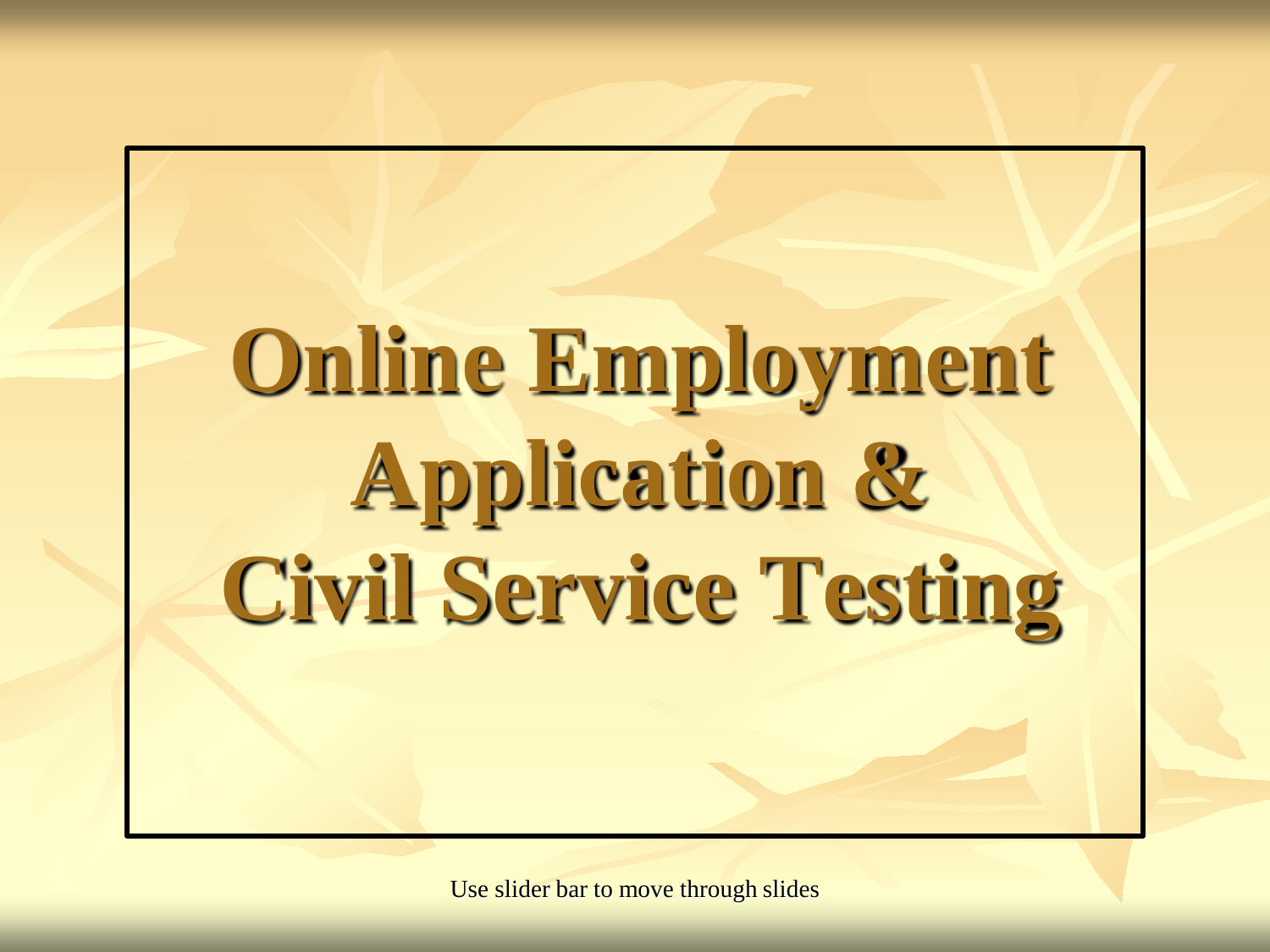## **Civil Service Employment and What is Civil Service?**

#### Civil Service are positions with classification titles and general duties that have been developed by the State Universities Civil Service System. Each classification has an exam that must be passed to be considered for the vacancy.

- **Extra Help vacancies are Civil Service positions with a maximum of 900 working** hours. Once the 900 hours are exhausted, an employee must wait 30 days before accepting another Extra Help position.
- Online applications are required for Civil Service and Extra Help positions.
- The application is used to assess whether your credentials qualify you to test for any Civil Service classification.
- **Nou** must have an active score (within the last 2 years) on a register to be considered for employment in that classification.
- If you are already employed by UIS any changes in employment will require you to have an updated application in the system. Job audits, requests for an exam, reassignments, etc. will all require an application.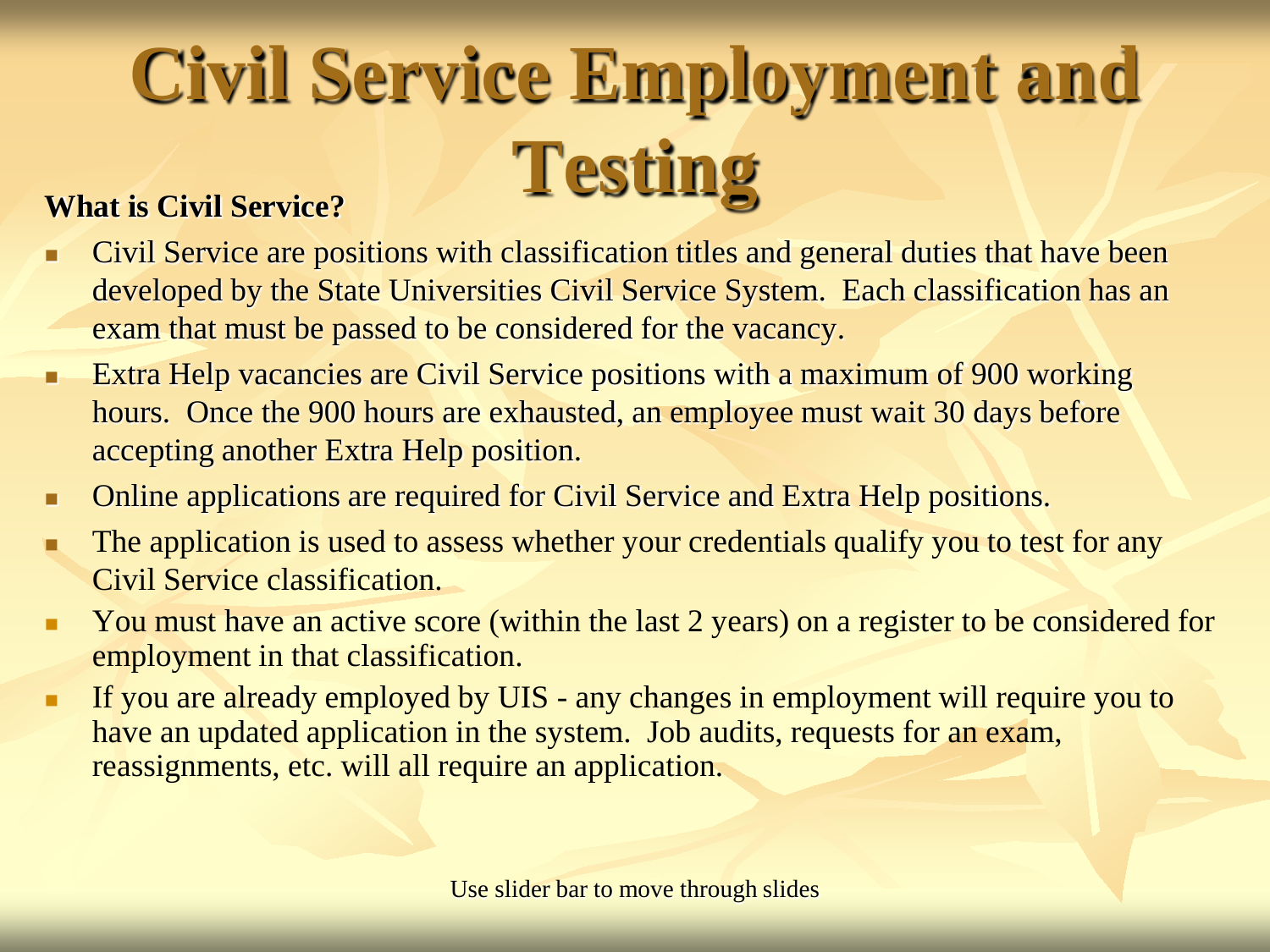#### **The Online Civil Service Employment Application**

- UIS uses an online system called Hire Touch for posting positions and taking applications. Human Resources no longer takes any documentation in the office. Transcripts, resumes, references, Military documents, etc. are all uploaded as part of the online application process. This applies to all Civil Service and Extra Help vacancies.
- **Treat the application as your professional resume.** Update your application anytime there are changes in your work history, education, or credentials. Resumes are NOT referenced in the qualification process so make sure the application has all of the information you want to be reviewed.
- Keep your contact information current in the application. The email address used in your application is how Human Resources will notify you of your exam status and/or testing.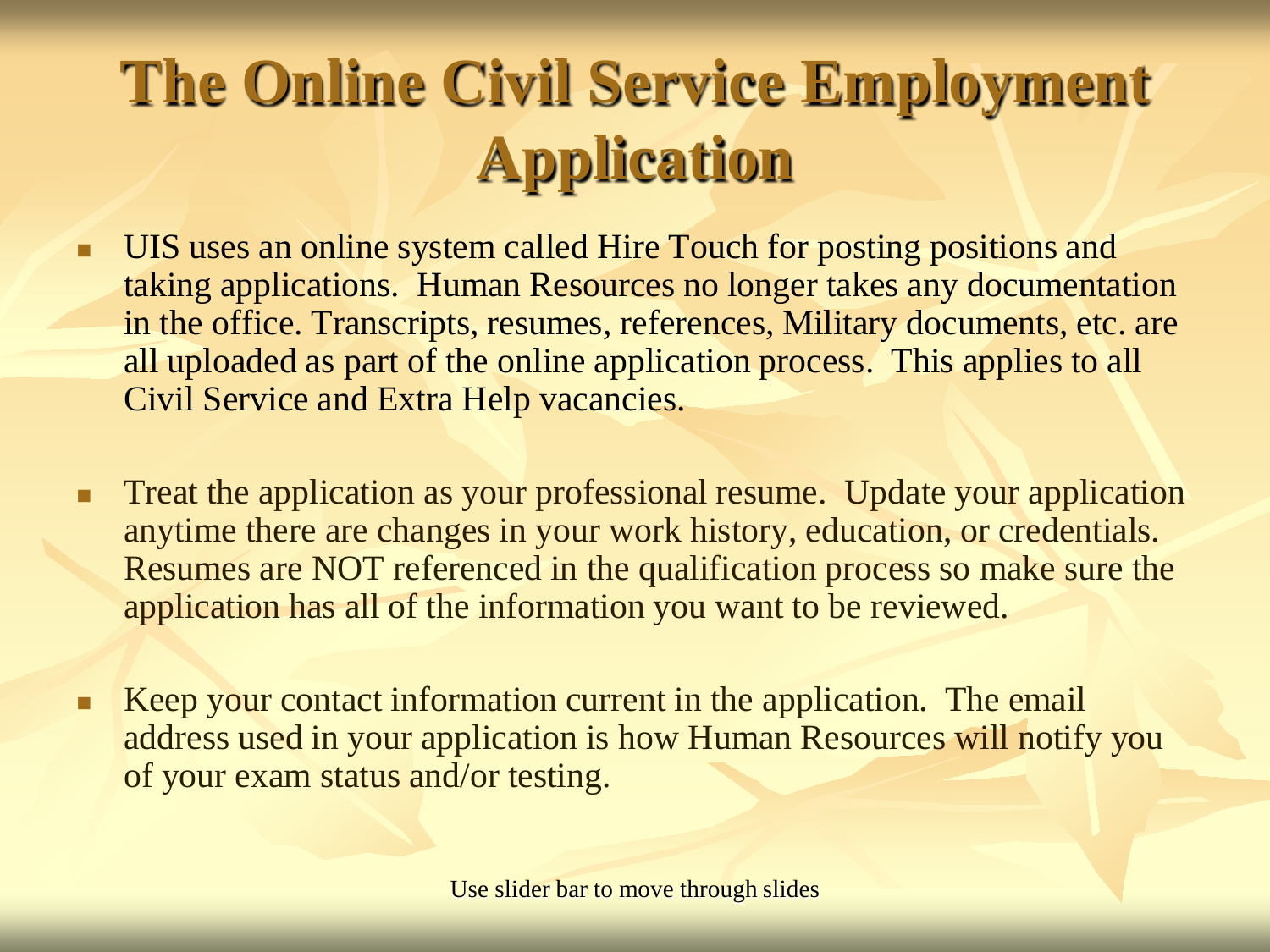### **Online Employment Application**

- **READ** all of the information provided on the website!
- Step 1: Go to [www.jobs.uis.edu](http://www.jobs.uis.edu/) and view the Job Board for current vacancies. The Job Board lists open positions for Civil Service, Academic Professional, Faculty, and Extra Help.
	- UIS also has a list serve where you can receive weekly emails with the current postings. <https://groups.google.com/a/uis.edu/forum/#!forum/uisvacancies-l>
- Step 2: If you have *not* already created an account:

Create an Account and Request a Pre Approval

Click New Account and fill out the information.

Click on CS/Extra Help at the top of the page

Scroll to the bottom of the page and click on Apply for Position

This will take you back to the main page. Scroll down and under documents to complete there will be a CS Pre-Approval Form and under action the word START. Click START.

Fill out the required information and click submit.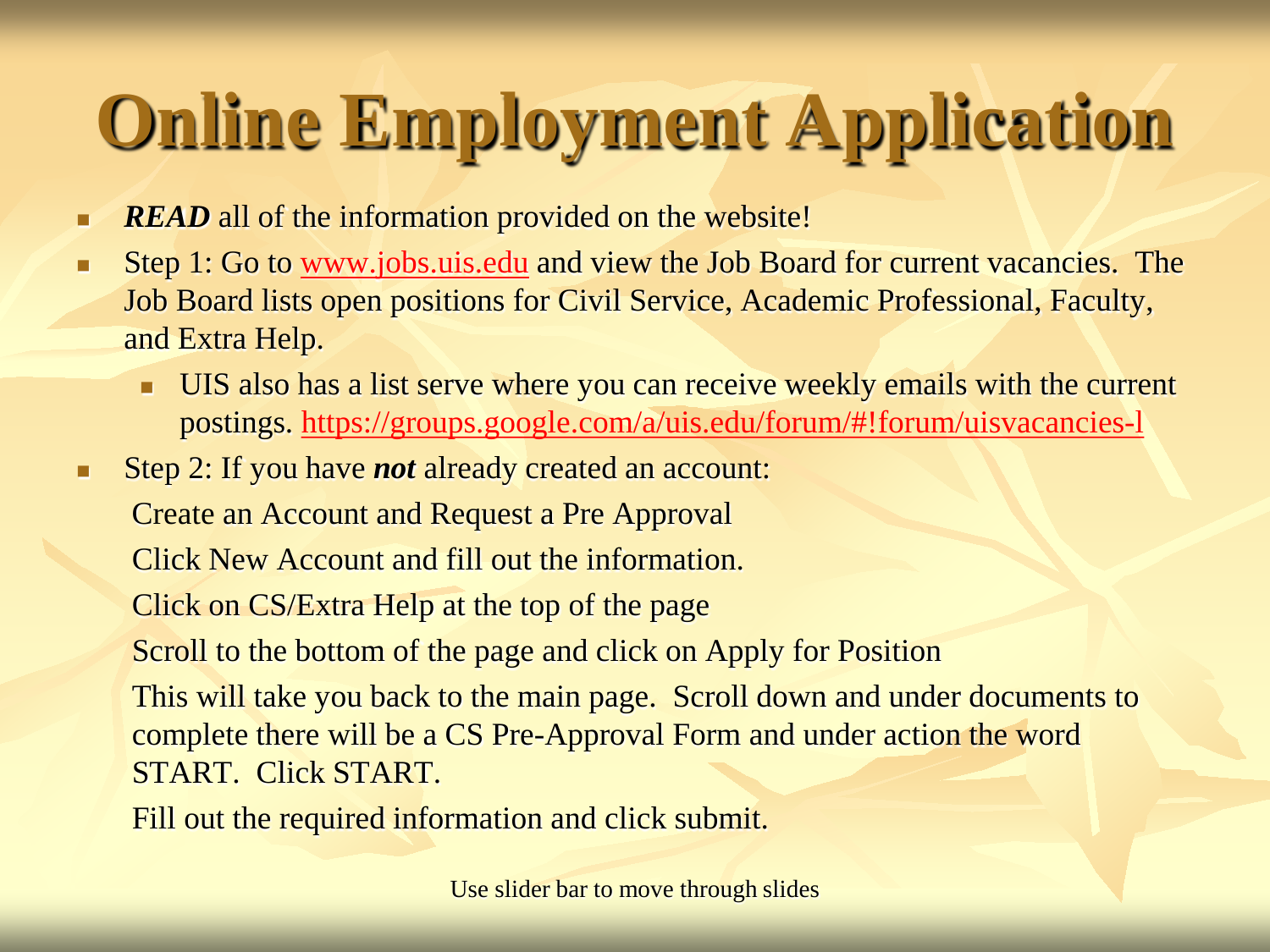This will generate the Pre-Approval request. HR has 1-3 days to approve the request. Applicants must be pre-approved before they can move on with the applications process.

Applicants will receive an automated e-mail acknowledgment of the request. Once HR approves the request, the applicant then receives another automated e-mail letting them know they have been approved.

Step 3: Once you have received the email that your pre approval has been accepted, Log into the system with your USERNAME and PASSWORD and complete the 9 Step Online Application.

**Step 1 – Personal Information**

**Step 2 – UI Status**

**Step 3 – Experience**

*It is the applicants responsibility to supply information that clearly and accurately represents his/her qualifications. Failure to do so may result in being determined not qualified***.**

**Step 4 – Education**

**Step 5 – Skills / Licenses**

**Step 6 – References**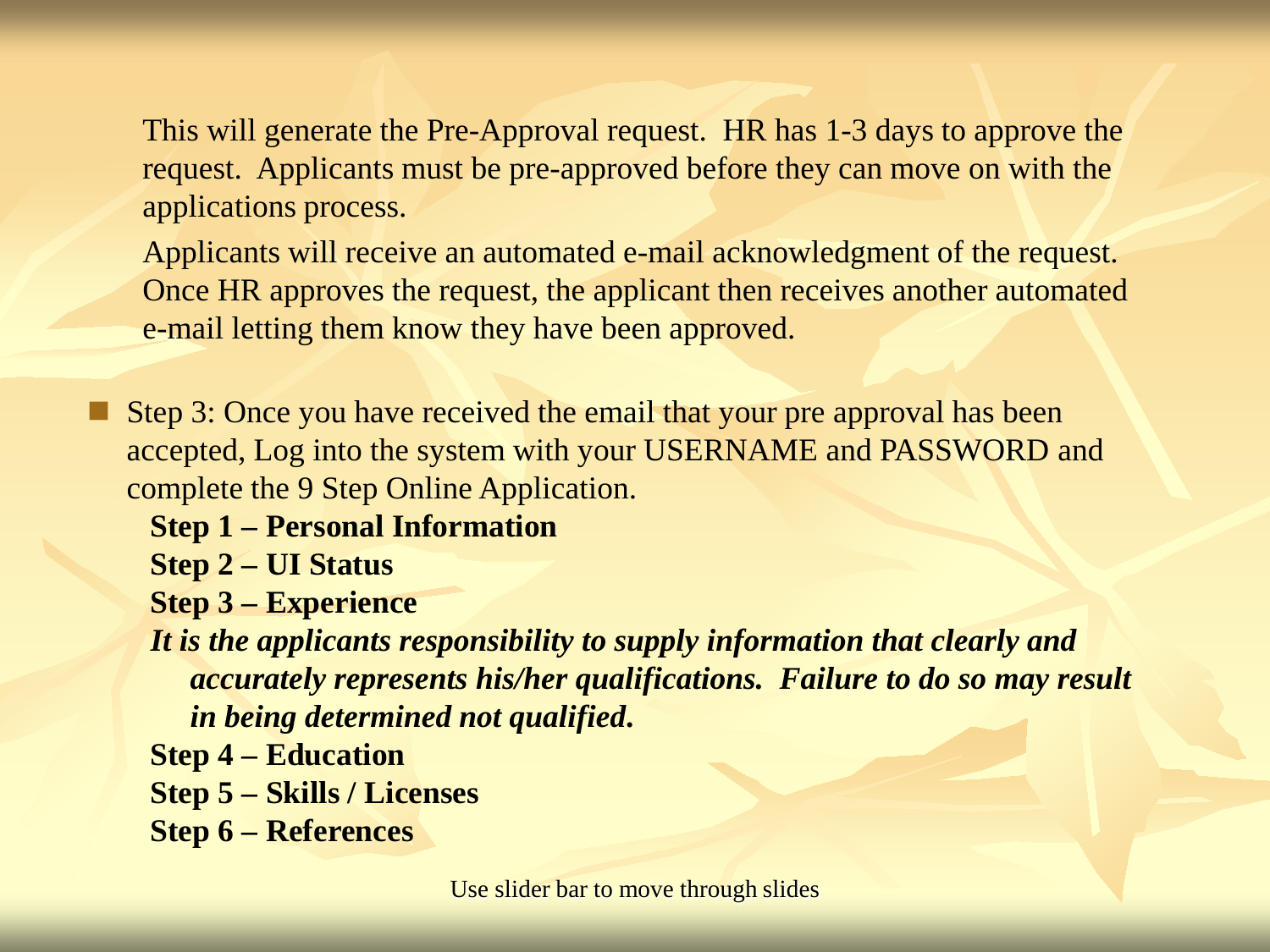#### **Step 7 – Exam Request**

Select **"Yes"** in order to submit an exam request or **"No"** at this step if updating application information. Selecting "**Yes**" will prompt the system after Step 9 has been completed to send you to the Exam Request page.

**Step 8 – Documents**-this is where you can upload transcripts, letters of reference, certificates, resumes, etc.

**Step 9 – Review/Submit**. Be sure to click the SUBMIT button at the bottom of the page.

*If you already have an account or cannot remember if you have established a previous account, and do not remember your login information you can call Human Resources and the staff can help you access your account. DO NOT try to create another account, the preapproval will be denied.*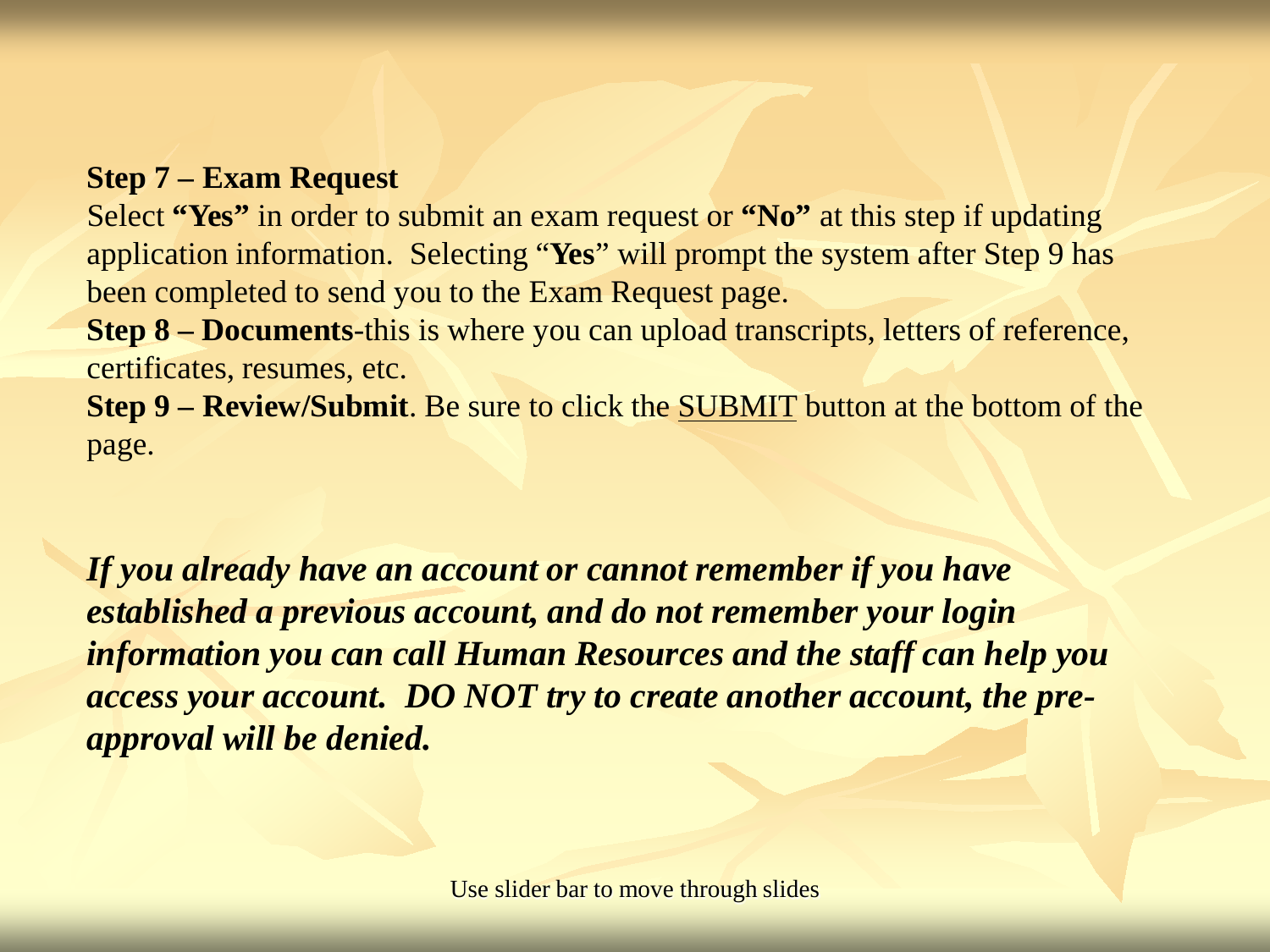### **Online Employment Application**

- Civil Service Employment Application Part 2 and the Voluntary Self-**Identification of Disability forms –** You will only need to complete these forms one time
- If you have reached Step 8, Requesting an Exam, but did not Click "Yes" or "No" and just closed the window; the Exam Request form will appear in your Documents to Complete area of your application.
- **Any time applicants make changes to an application or attached new documents,** they must go to Step 9 and Click Submit for HR to be able to review the new application and/or documents.
- Documents cannot be deleted or edited once they have been uploaded. Files are time and date stamped so staff will retrieve the most current files for review. If you have new documents, you will need to upload them into the online application. The online application is a just like a Human Resource file in an office; nothing can be removed from the file. Use slider bar to move through slides